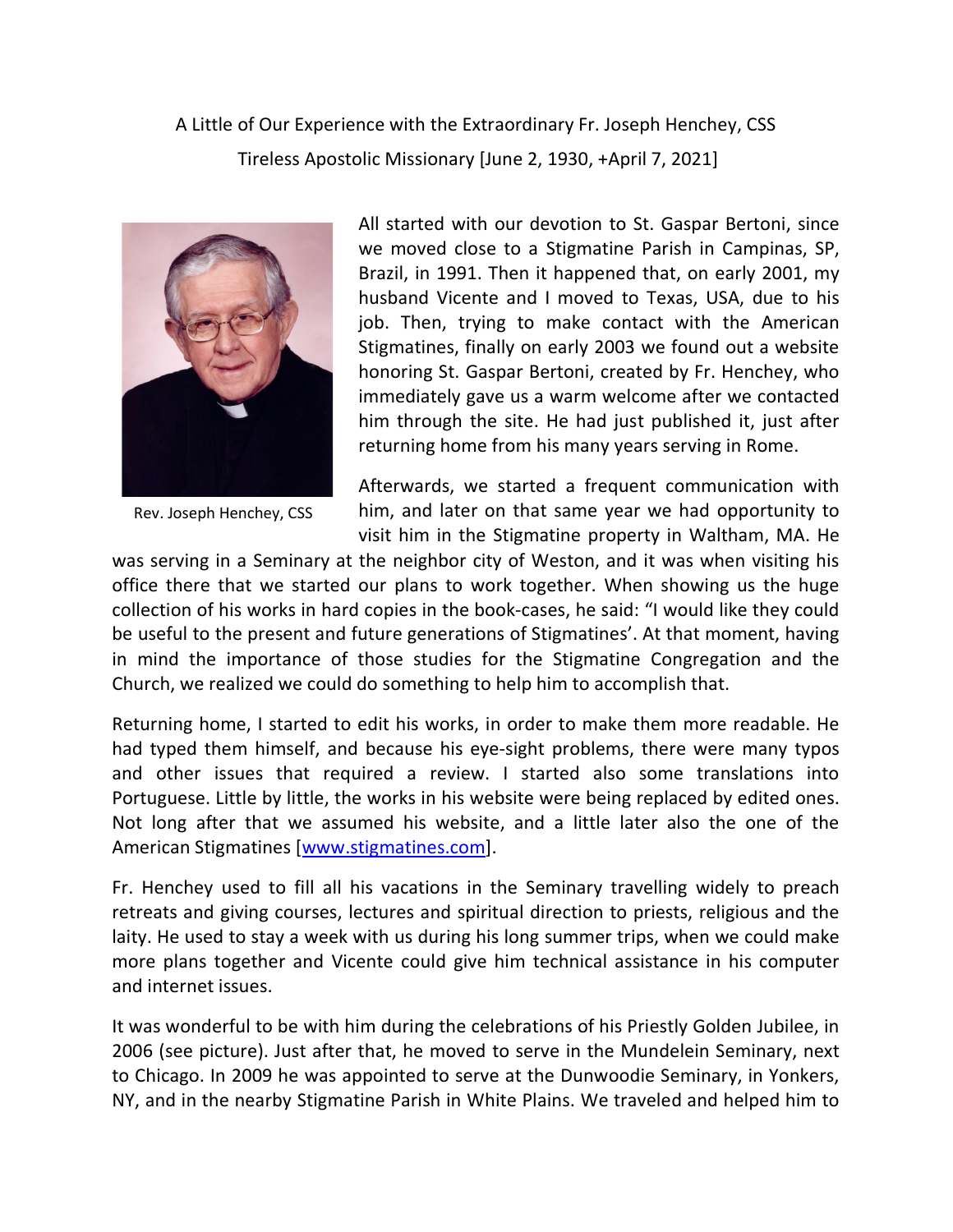setup his office, computers and network in all these new places, making sure he could count on all the technological resources he needed.

While we always did our best to give him the support he needed in his ministry, we were certainly the most benefited in this experience, as he gave us his spiritual direction, what is absolutely invaluable. As lay Stigmatines, we had the opportunity of being always close to him in his journey as a tireless Stigmatine Apostolic Missionary. Through him we had opportunity to know better the wonderful charism of hope of St. Gaspar Bertoni. All of this is a treasure to us.

Fr. Henchey is now in heaven, but he will be always alive through the great legacy he left to all of us, through his huge collection of magnificent works. He developed many studies on the charism of St. Gaspar Bertoni, the Stigmatine Original Constitutions, the history of the Stigmatine Congregation, our patrons the Holy Spouses Mary and Joseph, the Sacred Stigmata of O.L.J.C., the Stigmatine Seal, and so on. For many years he was the Spiritual Director of the Stigmatine Laity, through lectures and monthly letters. All his works are available in his website 'A Tribute to St. Gaspar Bertoni' (www.stbertoni.com), and our apostolate is to continue taking care of his works and website for the rest of our lives.

May the example of Fr. Henchey continue inspiring all of us, Stigmatine religious and laity, to carry out our mission of making St. Gaspar Bertoni better known in this world!

## Tereza & Vicente Lopes

From Cape Canaveral, Florida, USA